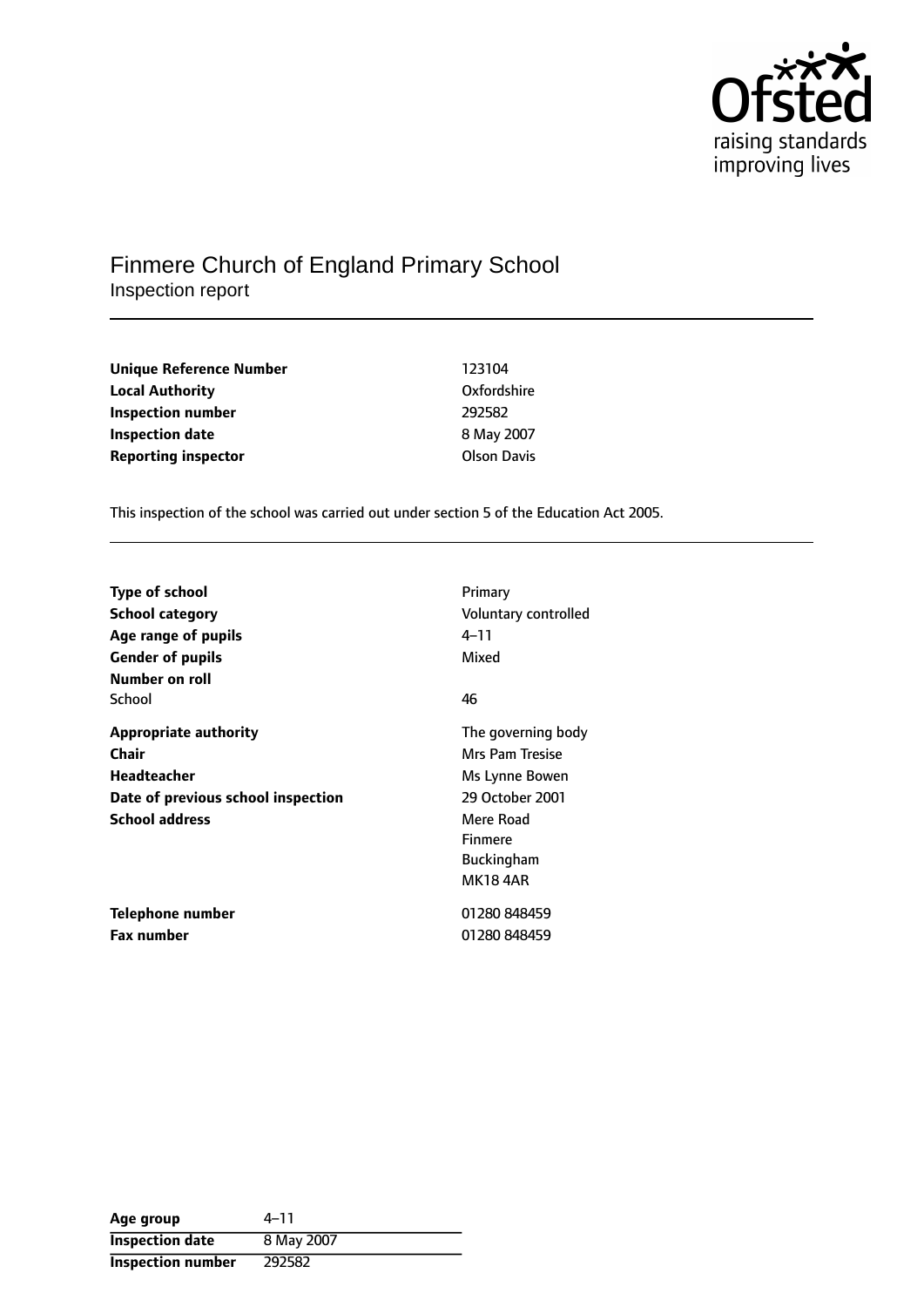.

© Crown copyright 2007

#### Website: www.ofsted.gov.uk

This document may be reproduced in whole or in part for non-commercial educational purposes, provided that the information quoted is reproduced without adaptation and the source and date of publication are stated.

Further copies of this report are obtainable from the school. Under the Education Act 2005, the school must provide a copy of this report free of charge to certain categories of people. A charge not exceeding the full cost of reproduction may be made for any other copies supplied.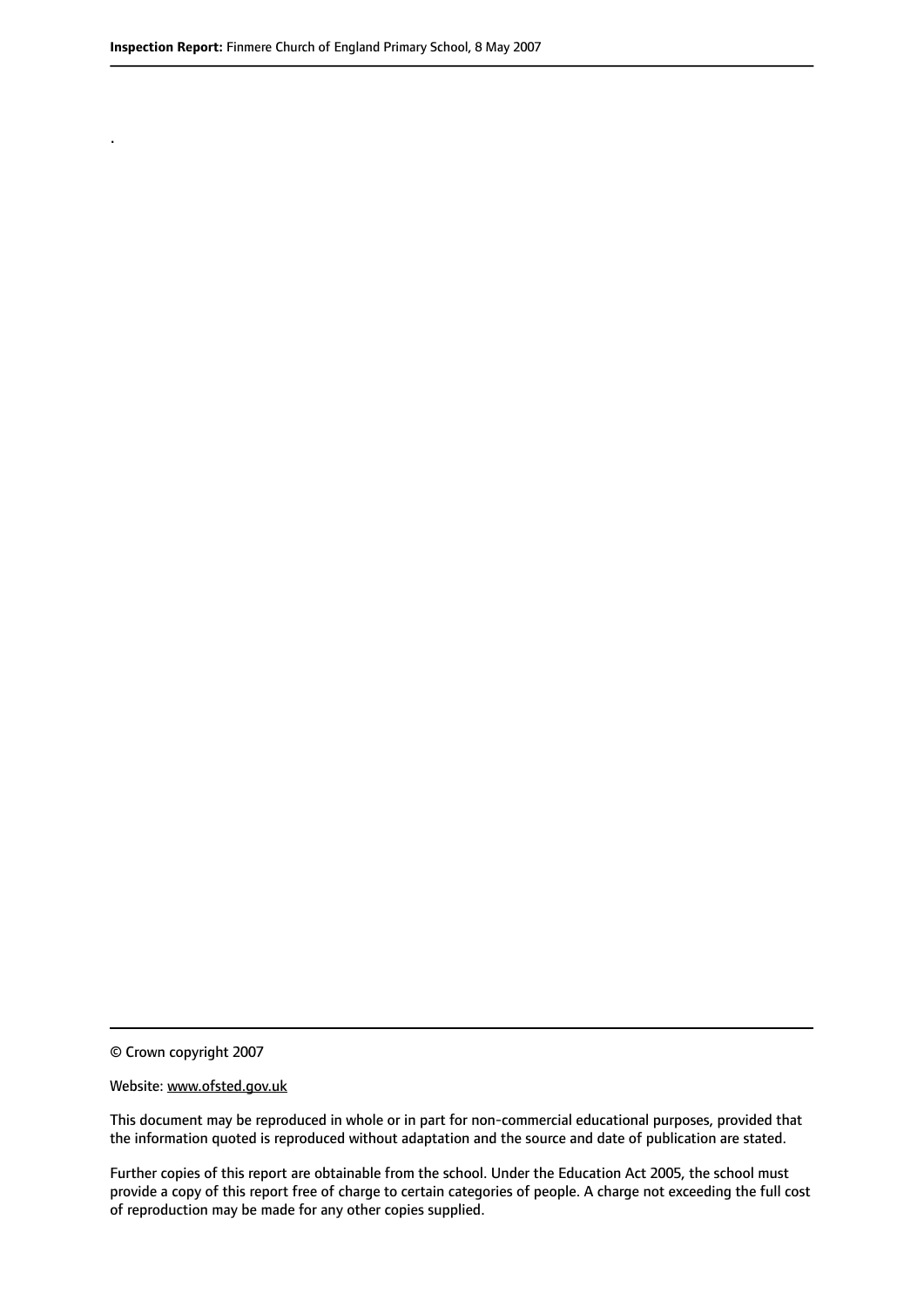# **Introduction**

The inspection was carried out by an Additional Inspector.

### **Description of the school**

Thisschool issmaller than average and serves a generally advantaged area. No pupils are eligible for free school meals. The vast majority of pupils are from White British background. One in ten pupils is from a minority ethnic group. The largest group is from the Traveller community. The proportion of pupils with learning difficulties and disabilities (LDD) is lower than the national average. The number of pupils who leave or join the school other than at the usual admission time is above average. Pupils are taught in mixed age classes. The school had an acting headteacher from September 2006 to April 2007 to cover the maternity leave of the permanent headteacher.

### **Key for inspection grades**

| Grade 1 | Outstanding  |
|---------|--------------|
| Grade 2 | Good         |
| Grade 3 | Satisfactory |
| Grade 4 | Inadequate   |
|         |              |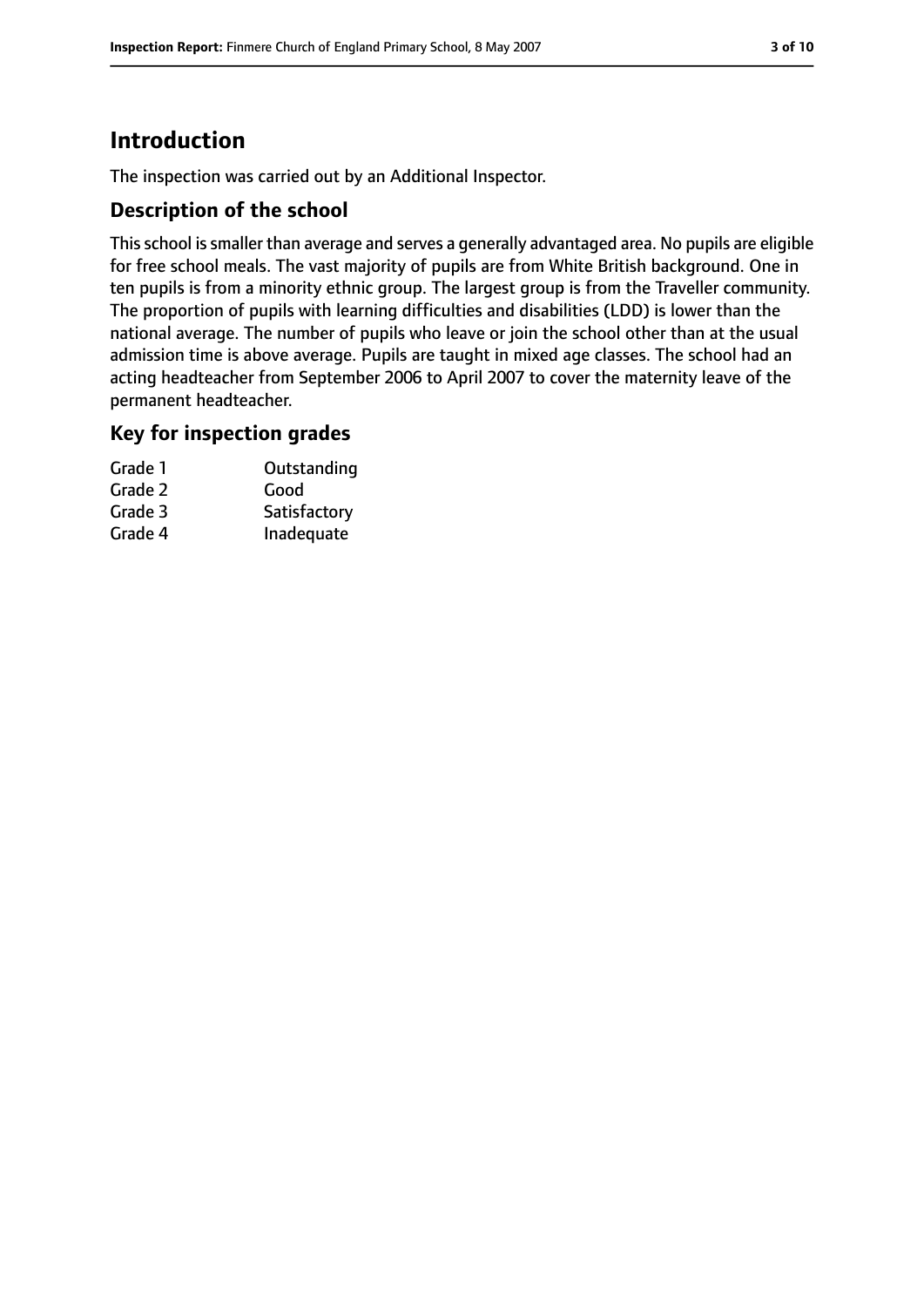# **Overall effectiveness of the school**

#### **Grade: 2**

The school provides a good standard of education. Under the effective leadership of the headteacher, the school is an inclusive community where children make good progress in their learning. All pupils, including those from different minority ethnic groups and those of different abilities, feel welcomed and want to learn. The headteacher and the governors provide a clear direction to the work of the school, ensuring that all adults work closely as a team to do their best for the pupils. Good partnerships with parents, the local community, other small schools and local secondary schools enrich the curriculum and provide benefits for pupils' learning.

Good provision for care, guidance and support has established a strong ethos of care and respect for others. Adults know the pupils well. Relationships are good and the buddy system, where older pupils look after younger pupils, effectively promotes a 'family' atmosphere in school. As a result, pupils feel safe and valued. Pupils' personal development is good. They behave well and have positive attitudes in class and around the school. Pupils are well motivated by interesting activities provided by teachers. They enjoy learning and are keen to do well in their work. However, attendance is only satisfactory because of the prolonged absence of a few pupils. Pupils make a good contribution to the school community. This is seen in the good links with the church and the village and in the range of charities for which pupils raise money. Parents are right to believe that the school caters well for their children's social and academic progress. One commented, 'Finmere provides an ideal setting for my children's education. They have all been happy there. They are well cared for and are given opportunities relevant for their learning.'

Children make a good start in the Foundation Stage because of good provision. As they get older, they continue to achieve well and attain above average standards overall by Year 6. This is the result of good teaching, good provision for vulnerable pupils and a good curriculum. Standards in writing are not as high as in reading, mathematics and science. This is because there are not enough opportunities for pupils to apply their writing skills in different subjects across the curriculum.

Leadership and management are good. Governance is outstanding. Governors are very supportive but also challenge the school to do its best for pupils through their own very effective monitoring processes. Self-evaluation is good and provides an accurate picture of the school that has helped to steer it well in its work. Issues from the previous inspection have been successfully tackled along with other improvement initiatives, such as improving the provision for the Foundation Stage. This demonstrates that the school has a good capacity to improve.

## **What the school should do to improve further**

- Raise standards in writing by providing more opportunities for pupils to practise their writing skills for 'real' purposes across the curriculum.
- Improve attendance by strengthening school procedures for checking up on absences.

# **Achievement and standards**

### **Grade: 2**

Standards are above average and achievement is good. Children enter the school with standards that are broadly in line with what is expected, although these vary from year to year because of the small size of the cohort. Children make good progress in the Foundation Stage to reach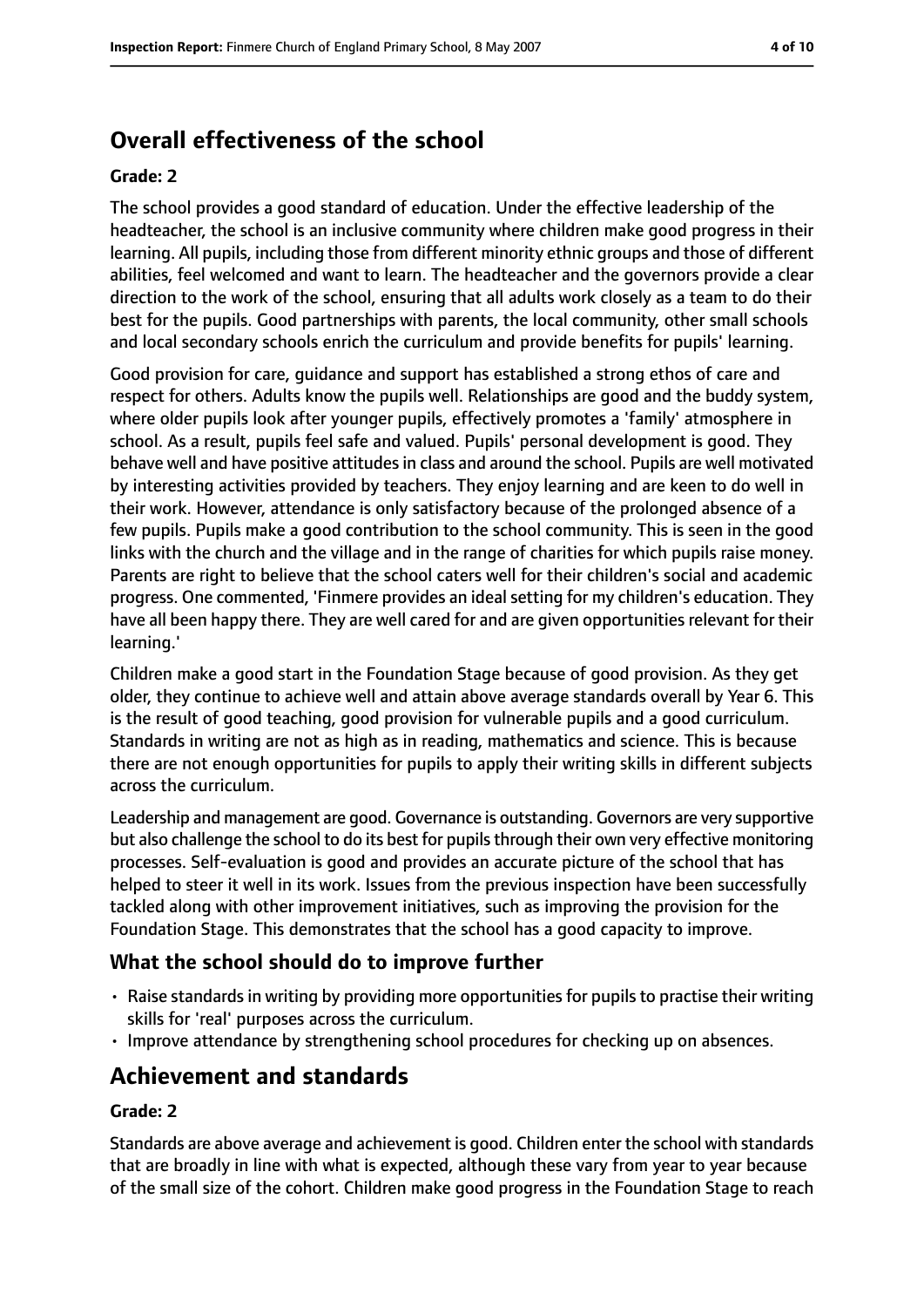the learning goals expected for them. They do particularly well in their mathematical development and personal, social and emotional development. Standards by Year 2 and Year 6 are usually above average and pupils make good progress throughout the school. Standards in writing, however, are not as high as in reading, mathematics and science. Fewer than expected pupils attain the highest levels in writing at the end of Year 2 and at the end of Year 6. This is because pupils are not given enough opportunities to write purposefully in other subjects in order to develop their skills. Pupils make good progress in information and communication technology (ICT) because of improved provision. Pupils with learning difficulties and disabilities, as well as those from minority ethnic backgrounds, make good progress because their needs are well planned for and met in the classroom.

## **Personal development and well-being**

### **Grade: 2**

Pupils enjoy school and show good attitudes to learning and to each other. Their spiritual, moral, social and cultural development is good. The many opportunities for quiet reflection in assemblies, during visits to the church, and within the curriculum contribute well to pupils' growing spiritual awareness. They have a clear sense of right and wrong and are responsive to wider moral and social issues. For example, the school council raises money for charities, most recently to save endangered species. The school's work in geography and religious education contributes to pupils' appreciation of other cultures as well as fostering an understanding of the diversity of cultures within our society. Pupils know about the benefits of good diet and exercise. They take the responsibilities they are given to contribute to the community seriously, be it as monitors, buddies, or as members of the school council, and carry them out well. Attendance is satisfactory. The steps taken by the school to promote good attendance are beginning to have a positive impact. However, there are still families who take their children away for prolonged periods and this has an adverse effect on the school's attendance figures.

# **Quality of provision**

## **Teaching and learning**

### **Grade: 2**

Teaching and learning are good throughout the school. Pupils enjoy their work because teachers and teaching assistants give them interesting activities matched closely to their abilities. Teachers make the purpose of the lesson clearso that pupils know what to expect. They manage their classes well. Relationships are good and teachers set high expectations of work and behaviour for their pupils. As a result, classrooms are calm, purposeful places where pupils behave well and try to do their best. Learning is often enlivened by the effective use of interactive whiteboards, engaging pupils' interest and stimulating discussion. This has been a successful focus area for teachers in improving the quality of teaching and learning. Teachers mark pupils' work regularly but comments in books are not often linked to the purpose of the lesson or to pupils' targets. As a result, individual pupils are not always aware of the next steps in their learning.

### **Curriculum and other activities**

### **Grade: 2**

The curriculum meets the pupils' needs well. Pupils' good basic skills and good social skills prepare them well for the next stage of their education and for the world of work. There is a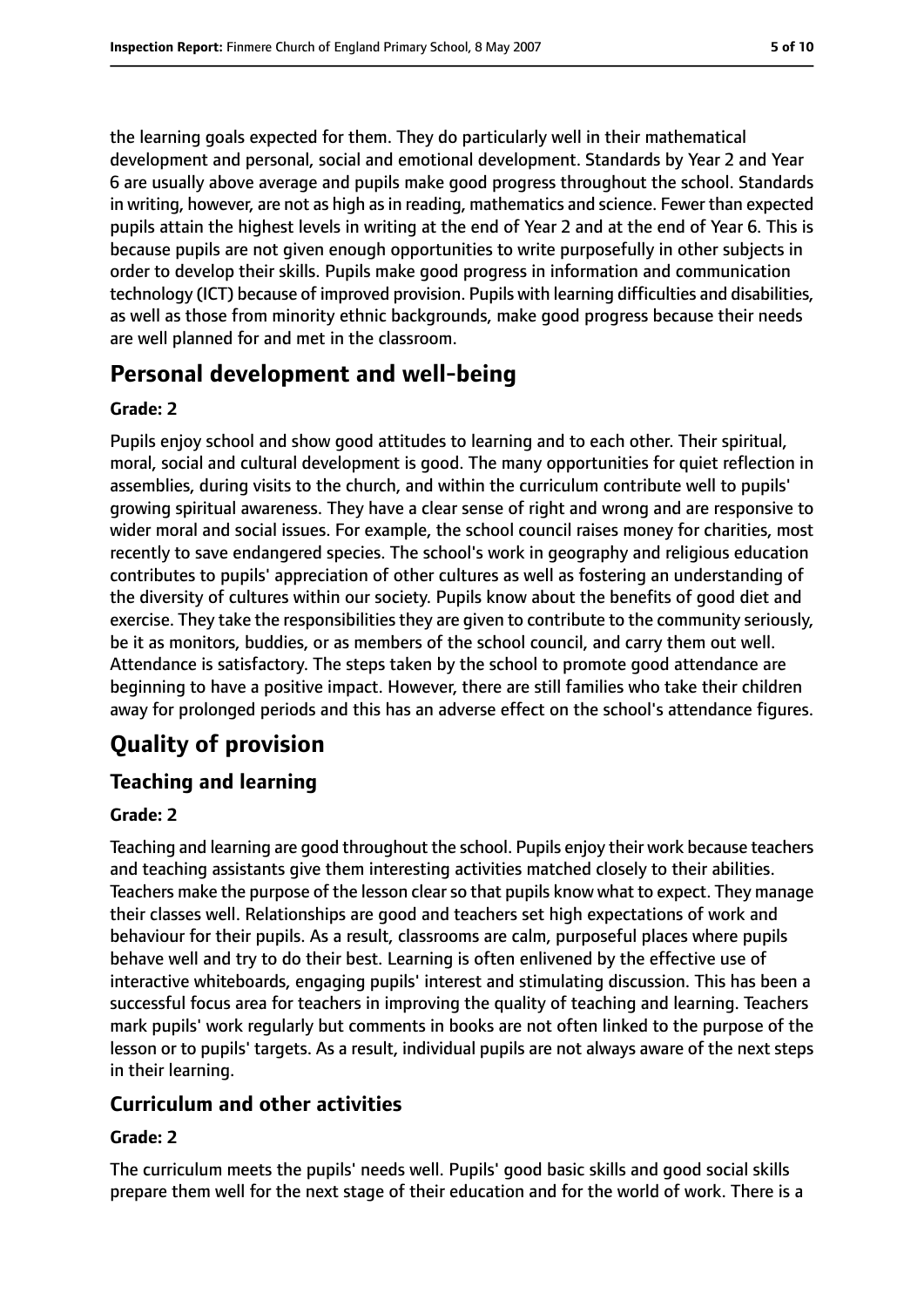strong emphasis on developing pupils' speaking, listening and numeracy skills, which leads to good progress in these areas. However, pupils do not have enough opportunities to practise their writing skills within a 'real' context in different subjects. Teachers make good links between subjects to make learning more interesting and relevant. Pupils benefit from the exciting opportunities for first-hand experience within the curriculum, including the extensive use the school makes of the outdoor 'Forest School'. The personal, social, health and citizenship education programme contributes effectively to pupils' growing understanding of being healthy and staying safe. Specialist music tuition, theme days such as 'French Day' and 'Science Day', visits and visitors enrich pupils' experiences, their learning and their enjoyment. Planning for children in the Foundation Stage is good and ensures that they make good progress in all areas of learning.

### **Care, guidance and support**

#### **Grade: 2**

Parents are particularly appreciative of this aspect of the school's work. There are robust procedures for child protection, health and safety, and for assessing risks. These are applied scrupulously by all adults in school. The school works well with outside agencies to ensure that vulnerable pupils are supported well. The school's good induction procedures help children as they enter the Foundation Stage, or join the school during the school year, to settle quickly and to make a smooth transition as they move up the school. Pupils with learning difficulties are well supported by teaching assistants as they work successfully towards the challenging targets in their individual education plans. Assessment data is used well to give advice to individual pupils to help them raise the standard of their work. However, pupils' targets in writing are not specific enough for them to know what exactly they need to do to make their work better.

## **Leadership and management**

#### **Grade: 2**

The headteacher leads and manages the school well. She successfully focuses the whole school community on promoting pupils' personal development and on maintaining good standards. School improvement is good because staff work closely as a team. The school involves parents, pupils and outside agencies well in this process. School leaders know the school well. The school improvement plan accurately identifies the key areas for improvement, including the need to improve standards in writing. Teaching performance is well monitored and careful checks are made to ensure that advice has been taken up. However, not all subject leaders are currently involved in monitoring the teaching in their subjects. This limits their impact on improving the quality of teaching and learning. Governors carry out their roles diligently. They have an excellent understanding of the school's strategic development through their very close monitoring of the school. They maintained good standardsin school during the headteachers' maternity leave by careful planning and judicious deployment of staff.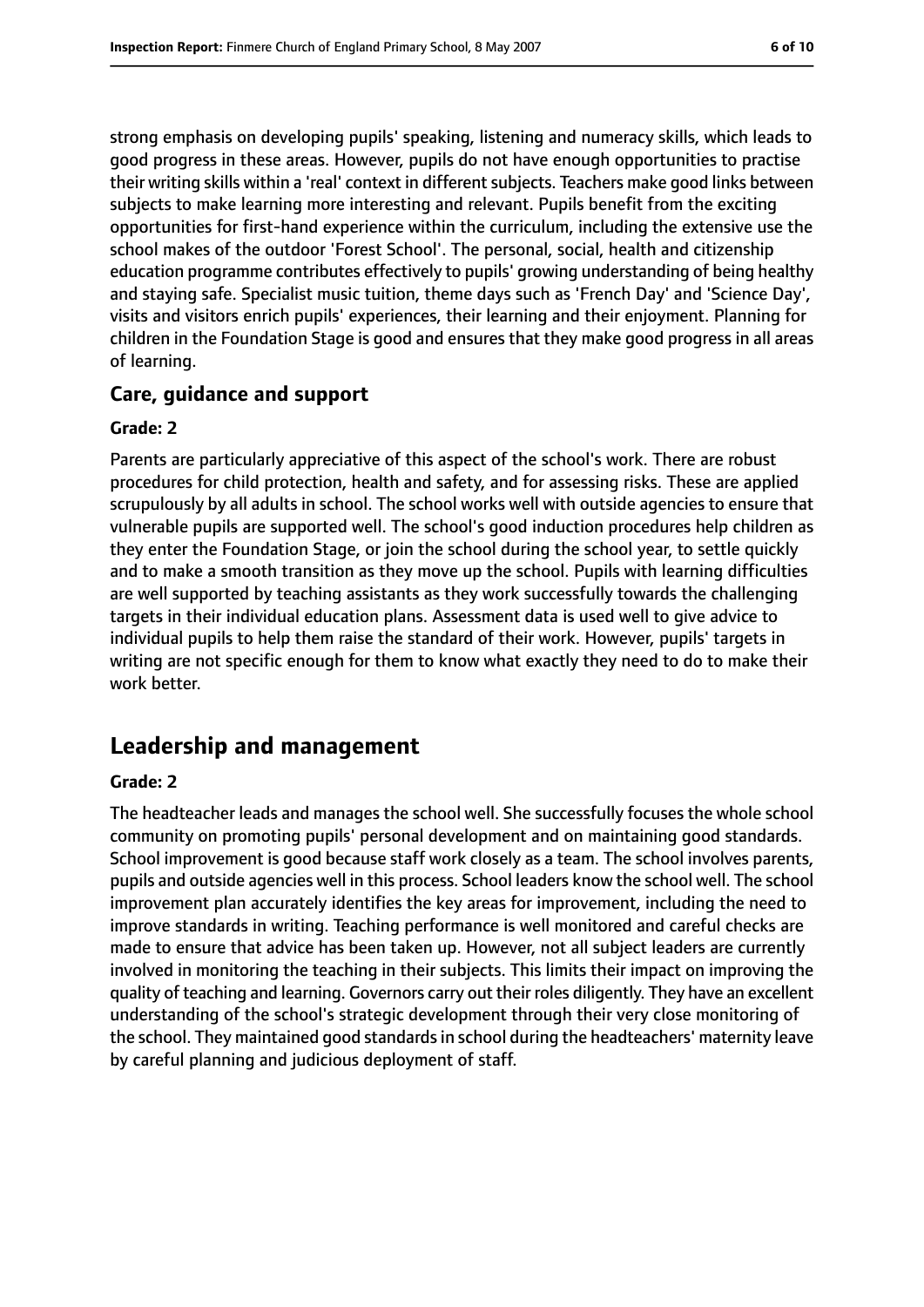**Any complaints about the inspection or the report should be made following the procedures set out in the guidance 'Complaints about school inspection', which is available from Ofsted's website: www.ofsted.gov.uk.**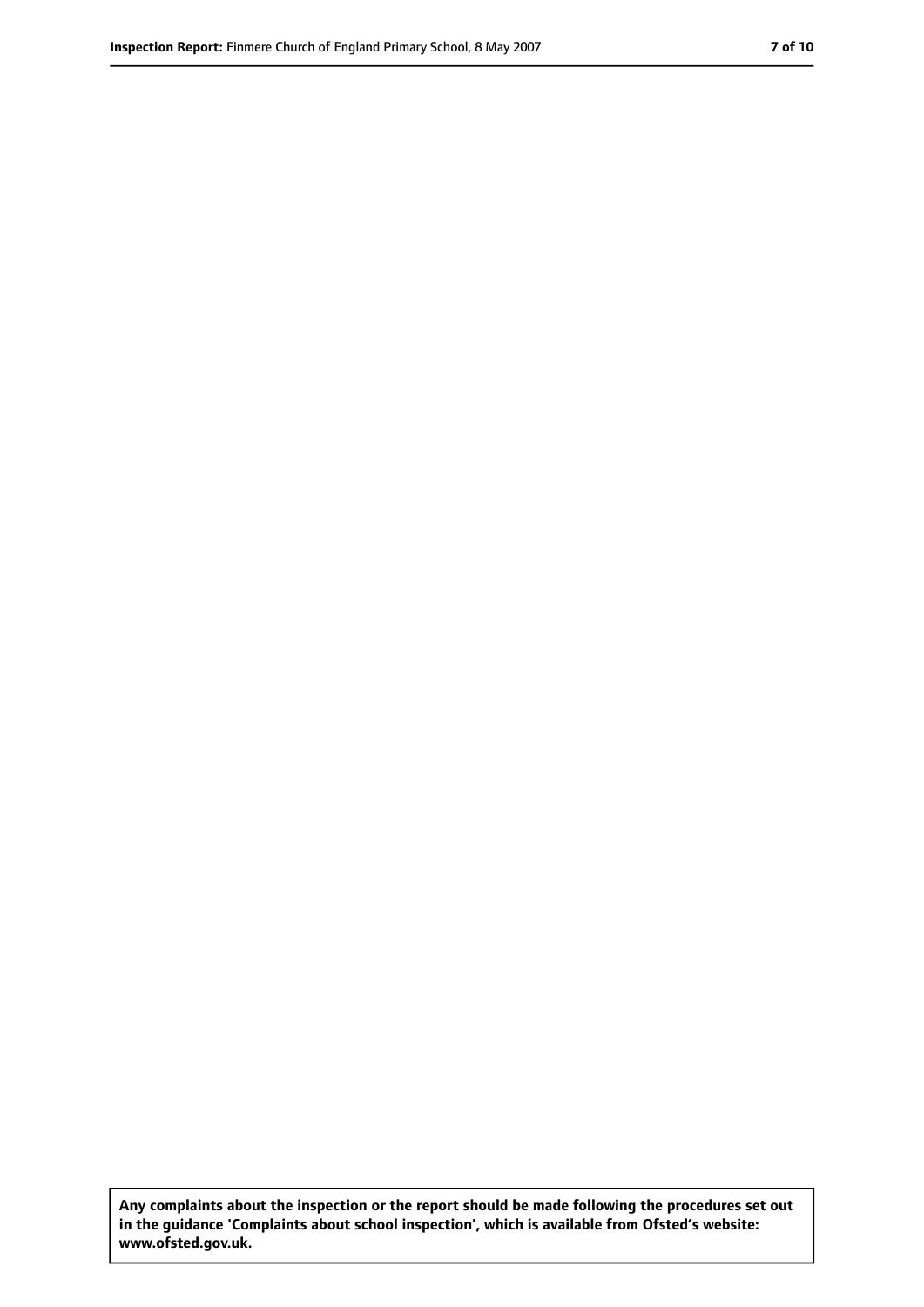#### **Annex A**

# **Inspection judgements**

| Key to judgements: grade 1 is outstanding, grade 2 good, grade 3 satisfactory, and grade 4 | School  |
|--------------------------------------------------------------------------------------------|---------|
| inadequate                                                                                 | Overall |

## **Overall effectiveness**

| How effective, efficient and inclusive is the provision of education, integrated<br>care and any extended services in meeting the needs of learners? |     |
|------------------------------------------------------------------------------------------------------------------------------------------------------|-----|
| How well does the school work in partnership with others to promote learners'<br>well-being?                                                         |     |
| The quality and standards in the Foundation Stage                                                                                                    |     |
| The effectiveness of the school's self-evaluation                                                                                                    |     |
| The capacity to make any necessary improvements                                                                                                      |     |
| Effective steps have been taken to promote improvement since the last<br>inspection                                                                  | Yes |

## **Achievement and standards**

| How well do learners achieve?                                                                               |  |
|-------------------------------------------------------------------------------------------------------------|--|
| The standards <sup>1</sup> reached by learners                                                              |  |
| How well learners make progress, taking account of any significant variations between<br>groups of learners |  |
| How well learners with learning difficulties and disabilities make progress                                 |  |

## **Personal development and well-being**

| How good is the overall personal development and well-being of the<br>learners?                                  |  |
|------------------------------------------------------------------------------------------------------------------|--|
| The extent of learners' spiritual, moral, social and cultural development                                        |  |
| The behaviour of learners                                                                                        |  |
| The attendance of learners                                                                                       |  |
| How well learners enjoy their education                                                                          |  |
| The extent to which learners adopt safe practices                                                                |  |
| The extent to which learners adopt healthy lifestyles                                                            |  |
| The extent to which learners make a positive contribution to the community                                       |  |
| How well learners develop workplace and other skills that will contribute to<br>their future economic well-being |  |

## **The quality of provision**

| How effective are teaching and learning in meeting the full range of the<br>learners' needs?          |  |
|-------------------------------------------------------------------------------------------------------|--|
| How well do the curriculum and other activities meet the range of needs<br>and interests of learners? |  |
| How well are learners cared for, quided and supported?                                                |  |

 $^1$  Grade 1 - Exceptionally and consistently high; Grade 2 - Generally above average with none significantly below average; Grade 3 - Broadly average to below average; Grade 4 - Exceptionally low.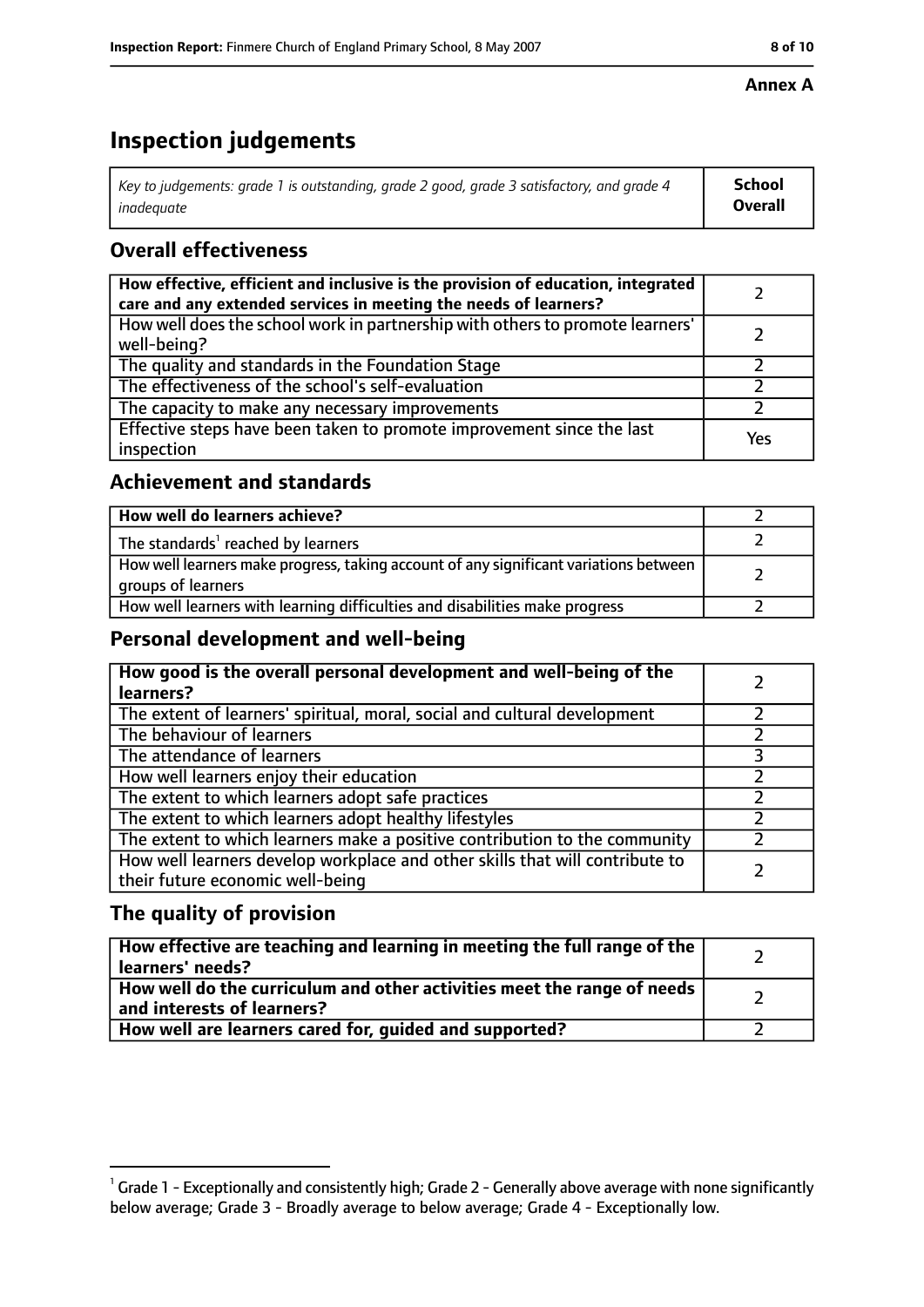#### **Annex A**

# **Leadership and management**

| How effective are leadership and management in raising achievement                                                                              |     |
|-------------------------------------------------------------------------------------------------------------------------------------------------|-----|
| and supporting all learners?                                                                                                                    |     |
| How effectively leaders and managers at all levels set clear direction leading<br>to improvement and promote high quality of care and education |     |
| How effectively performance is monitored, evaluated and improved to meet<br>challenging targets                                                 |     |
| How well equality of opportunity is promoted and discrimination tackled so<br>that all learners achieve as well as they can                     |     |
| How effectively and efficiently resources, including staff, are deployed to<br>achieve value for money                                          | 7   |
| The extent to which governors and other supervisory boards discharge their<br>responsibilities                                                  |     |
| Do procedures for safequarding learners meet current government<br>requirements?                                                                | Yes |
| Does this school require special measures?                                                                                                      | No  |
| Does this school require a notice to improve?                                                                                                   | No  |